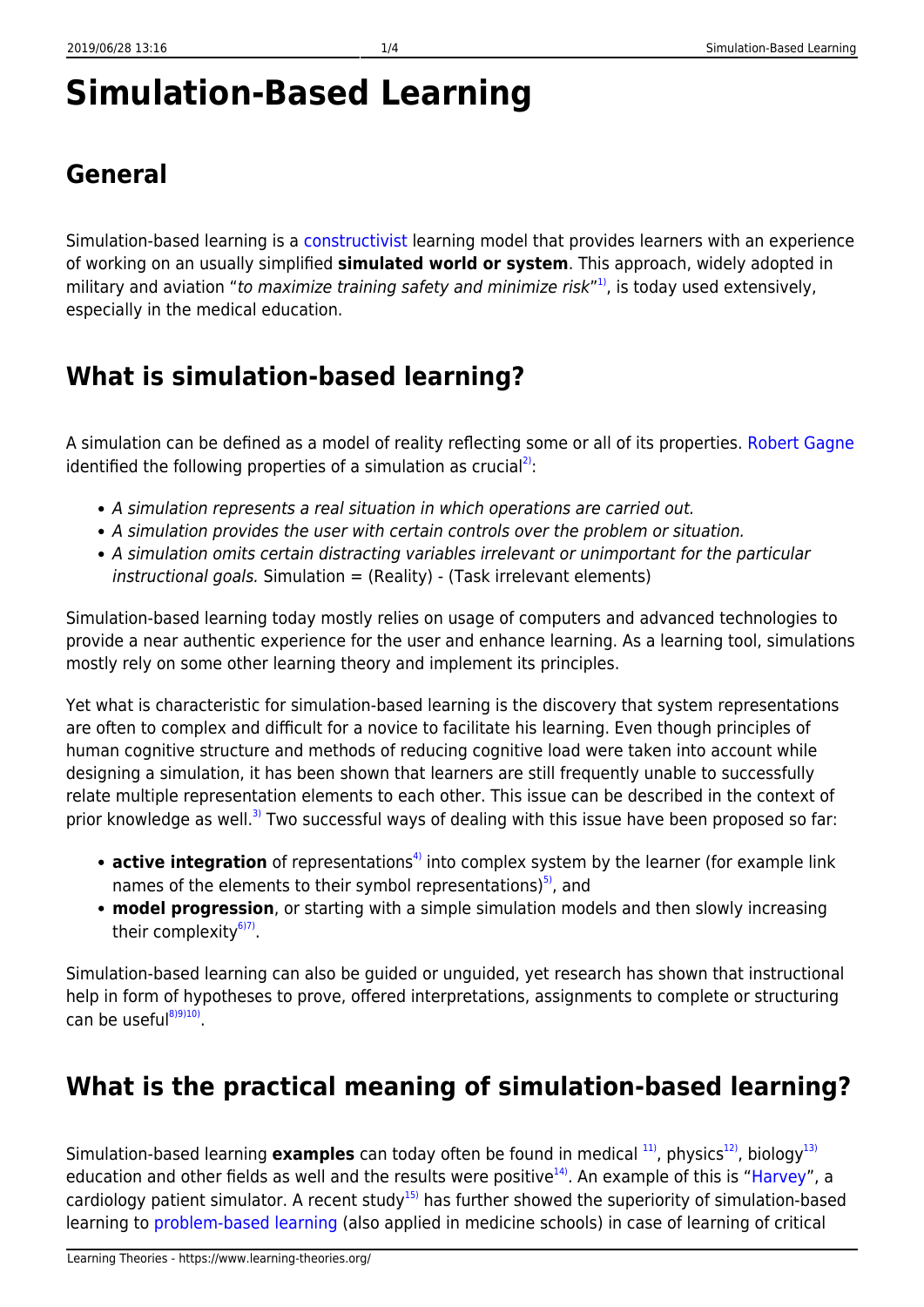assessment and management skills.

As simulation-based learning is frequently used in medical education $16$ , a recent study has examined result of 670 related articles and identified 10 key aspects of simulation-based learning in medical education which enhance learning $17$ :

- **providing feedback** to the students,
- **repetitive practice** leading to skill improvement.
- curriculum **integration** of simulation-based learning,
- practicing with range of **difficulty levels** (usually increasing),
- multiple **learning strategies** and not just teacher-centered approach,
- using simulators that reflect a variety of patient problems,
- controlled environment where there is no negative consequences of an error,
- **active** individualized learning,
- clearly defined and measured **outcomes**,
- simulator is a highly similar to actual clinical practice.

## **Criticisms**

Many previous studies in this area found that, at least for **novice learners**, simulation-based learning is hard and that they have problems in establishing goals and their results in learning through simulation<sup>[18\)19\)](#page--1-0)</sup> or that they have **problems with verbalizing** results and gained knowledge<sup>[20\)](#page--1-0)</sup>. It seemed that richness of the information a student can extract from a simulation makes his **learning more difficult** unless it is first simplified and well structured.

#### **Keywords and most important names**

- **Simulation-based leaning**
- [Ton de Jong](http://users.edte.utwente.nl/jong/)

#### **Bibliography**

[Swaak, J., van Joolingena, Wouter R. and de Jong, T. Supporting simulation-based learning; the effects](http://www.eric.ed.gov/ERICWebPortal/contentdelivery/servlet/ERICServlet?accno=ED398900) [of model progression and assignments on definitional and intuitive knowledge. Learning and](http://www.eric.ed.gov/ERICWebPortal/contentdelivery/servlet/ERICServlet?accno=ED398900) [Instruction, 8\(3\), p235-252. June 1998.](http://www.eric.ed.gov/ERICWebPortal/contentdelivery/servlet/ERICServlet?accno=ED398900)

[Bodemer, D. Enhancing Simulation-Based Learning through Active External Integration of](http://www.cogsci.northwestern.edu/cogsci2004/papers/paper228.pdf) [Representations. In Proceedings of the Twenty-Sixth Annual Conference of the Cognitive Science](http://www.cogsci.northwestern.edu/cogsci2004/papers/paper228.pdf) [Society, 138–143, 2005.](http://www.cogsci.northwestern.edu/cogsci2004/papers/paper228.pdf)

#### **Read more**

[Jong de, T., and Sarti, L. Design and production of multimedia and simulation-based learning material.](http://books.google.hr/books?id=AQUN0StHHPIC&printsec=frontcover&dq=Design+and+production+of+multimedia+and+simulation-based+learning+material&hl=hr&ei=4snHTeOVI8ztOaik6fYB&sa=X&oi=book_result&ct=result&resnum=1&ved=0CCgQ6AEwAA#v=onepage&q&f=false)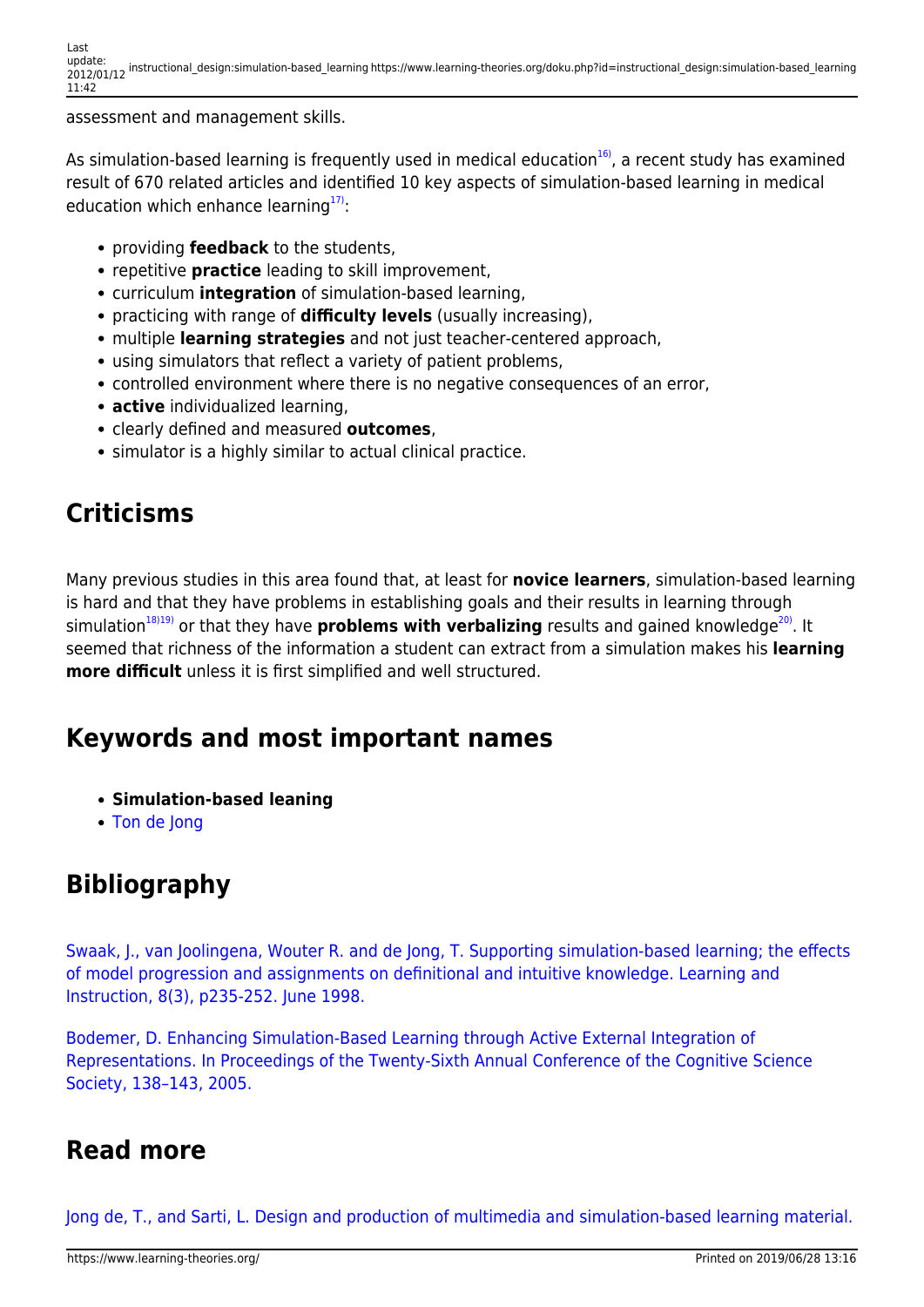[Kluwer Academic Publishers Group. 1994.](http://books.google.hr/books?id=AQUN0StHHPIC&printsec=frontcover&dq=Design+and+production+of+multimedia+and+simulation-based+learning+material&hl=hr&ei=4snHTeOVI8ztOaik6fYB&sa=X&oi=book_result&ct=result&resnum=1&ved=0CCgQ6AEwAA#v=onepage&q&f=false)

[Bodemer, D. Enhancing Simulation-Based Learning through Active External Integration of](http://www.cogsci.northwestern.edu/cogsci2004/papers/paper228.pdf) [Representations. In Proceedings of the Twenty-Sixth Annual Conference of the Cognitive Science](http://www.cogsci.northwestern.edu/cogsci2004/papers/paper228.pdf) [Society, 138–143, 2005.](http://www.cogsci.northwestern.edu/cogsci2004/papers/paper228.pdf)

[Weller, J., Robinson, B., Larsen, P. and Caldwell, C. Simulation-based training to improve acute care](https://researchspace.auckland.ac.nz/bitstream/handle/2292/4672/15505666.pdf?sequence=1) [skills in medical undergraduates. The New Zealand Medical Journal 117, no. 1204: U1119. October](https://researchspace.auckland.ac.nz/bitstream/handle/2292/4672/15505666.pdf?sequence=1) [2004.](https://researchspace.auckland.ac.nz/bitstream/handle/2292/4672/15505666.pdf?sequence=1)

[1\)](#page--1-0)

[Ziv, A., P. R Wolpe, S. D Small, and S. Glick. Simulation-based medical education: an ethical](https://aap.org/nrp/simulation/Ethics.pdf) [imperative. Simulation in Healthcare 1, no. 4: 252. 2006.](https://aap.org/nrp/simulation/Ethics.pdf) [2\)](#page--1-0)

Cited by [Lunetta, Vincent N, and Avi Hofstein. Simulations in science education. Science Education 65,](http://onlinelibrary.wiley.com/doi/10.1002/sce.3730650302/abstract) [no. 3: 243-252. July 1, 1981.](http://onlinelibrary.wiley.com/doi/10.1002/sce.3730650302/abstract)

[3\)](#page--1-0) , [5\)](#page--1-0)

[Bodemer, D. Enhancing Simulation-Based Learning through Active External Integration of](http://www.cogsci.northwestern.edu/cogsci2004/papers/paper228.pdf) [Representations. In Proceedings of the Twenty-Sixth Annual Conference of the Cognitive Science](http://www.cogsci.northwestern.edu/cogsci2004/papers/paper228.pdf) [Society, 138–143, 2005.](http://www.cogsci.northwestern.edu/cogsci2004/papers/paper228.pdf) [4\)](#page--1-0)

Representations are another issue of simulation-based learning since their efficiency is domain dependent. For example, efficiency of various types of representations in simulation-based learning of statistics is described in [Kollöffel, Bas Jan. Getting the picture : the role of external representations in](http://doc.utwente.nl/60341/1/thesis_B_Kolloffel.pdf) [simulation-based inquiry learning. University of Twente, 2008.](http://doc.utwente.nl/60341/1/thesis_B_Kolloffel.pdf)

[6\)](#page--1-0)

[White, B. Y. and Frederiksen, J. R. Causal model progressions as a foundation for intelligent learning](http://eksl.isi.edu/files/library/White_Frederiksen-1990-causal-model-progressions.pdf) [environments. Artificial Intelligence, 42, p99–157. 1990.](http://eksl.isi.edu/files/library/White_Frederiksen-1990-causal-model-progressions.pdf) [7\)](#page--1-0)

[Brydges, Ryan, Heather Carnahan, Don Rose, and Adam Dubrowski. Comparing self‐guided learning](http://onlinelibrary.wiley.com/doi/10.1111/j.1365-2648.2010.05338.x/abstract) [and educator‐guided learning formats for simulation‐based clinical training. Journal of Advanced](http://onlinelibrary.wiley.com/doi/10.1111/j.1365-2648.2010.05338.x/abstract) [Nursing 66, no. 8: 1832-1844. August 1, 2010.](http://onlinelibrary.wiley.com/doi/10.1111/j.1365-2648.2010.05338.x/abstract) [8\)](#page--1-0)

[de Jong, T., & van Joolingen, W. R. Scientific discovery learning with computer simulations of](http://tecfa.unige.ch/tecfa/teaching/aei/papiers/deJong.pdf) [conceptual domains. Review of Educational Research. 1997.](http://tecfa.unige.ch/tecfa/teaching/aei/papiers/deJong.pdf) [9\)](#page--1-0)

[Swaak, Janine, and And Others. Support for Simulation-Based Learning; The Effects of Model](http://www.eric.ed.gov/PDFS/ED398900.pdf) [Progression and Assignments on Learning about Oscillatory Motion., March 1996.](http://www.eric.ed.gov/PDFS/ED398900.pdf) [10\)](#page--1-0)

[de Jong, T., W. R. van Joolingen, J. Swaak, K. Veermans, R. Limbach, S. King, and D. Gureghian. Self](http://onlinelibrary.wiley.com/doi/10.1046/j.1365-2729.1998.143060.x/pdf)[directed learning in simulation-based discovery environments. Journal of Computer Assisted Learning](http://onlinelibrary.wiley.com/doi/10.1046/j.1365-2729.1998.143060.x/pdf) [14, no. 3: 235-246. September 1998.](http://onlinelibrary.wiley.com/doi/10.1046/j.1365-2729.1998.143060.x/pdf)

[11\)](#page--1-0)

See: [Issenberg, S. B., Pringle, S., Harden, R. M., Khogali, S. and Gordon, M. S. Adoption and integration](http://onlinelibrary.wiley.com/doi/10.1046/j.1365-2923.37.s1.10.x/full) [of simulation-based learning technologies into the curriculum of a UK Undergraduate Education](http://onlinelibrary.wiley.com/doi/10.1046/j.1365-2923.37.s1.10.x/full) [Programme. Medical Education 37, no. s1: p42-49. November 2003.](http://onlinelibrary.wiley.com/doi/10.1046/j.1365-2923.37.s1.10.x/full) [12\)](#page--1-0)

See: [Lee, Yu-Fen, and Yuying Guo. Explore Effective Use of Computer Simulations for Physics](http://findarticles.com/p/articles/mi_hb1420/is_200810/ai_n32305315/?tag=mantle_skin;content) [Education. Journal of Computers in Mathematics and Science Teaching 27, no. 4: 443-466. October](http://findarticles.com/p/articles/mi_hb1420/is_200810/ai_n32305315/?tag=mantle_skin;content) [2008.](http://findarticles.com/p/articles/mi_hb1420/is_200810/ai_n32305315/?tag=mantle_skin;content) [13\)](#page--1-0)

See: [Akpan, Joseph P. Issues Associated with Inserting Computer Simulations into Biology Instruction:](http://wolfweb.unr.edu/homepage/crowther/ejse/akpan.html) [A Review of the Literature 5, no. 3, 2001.](http://wolfweb.unr.edu/homepage/crowther/ejse/akpan.html)